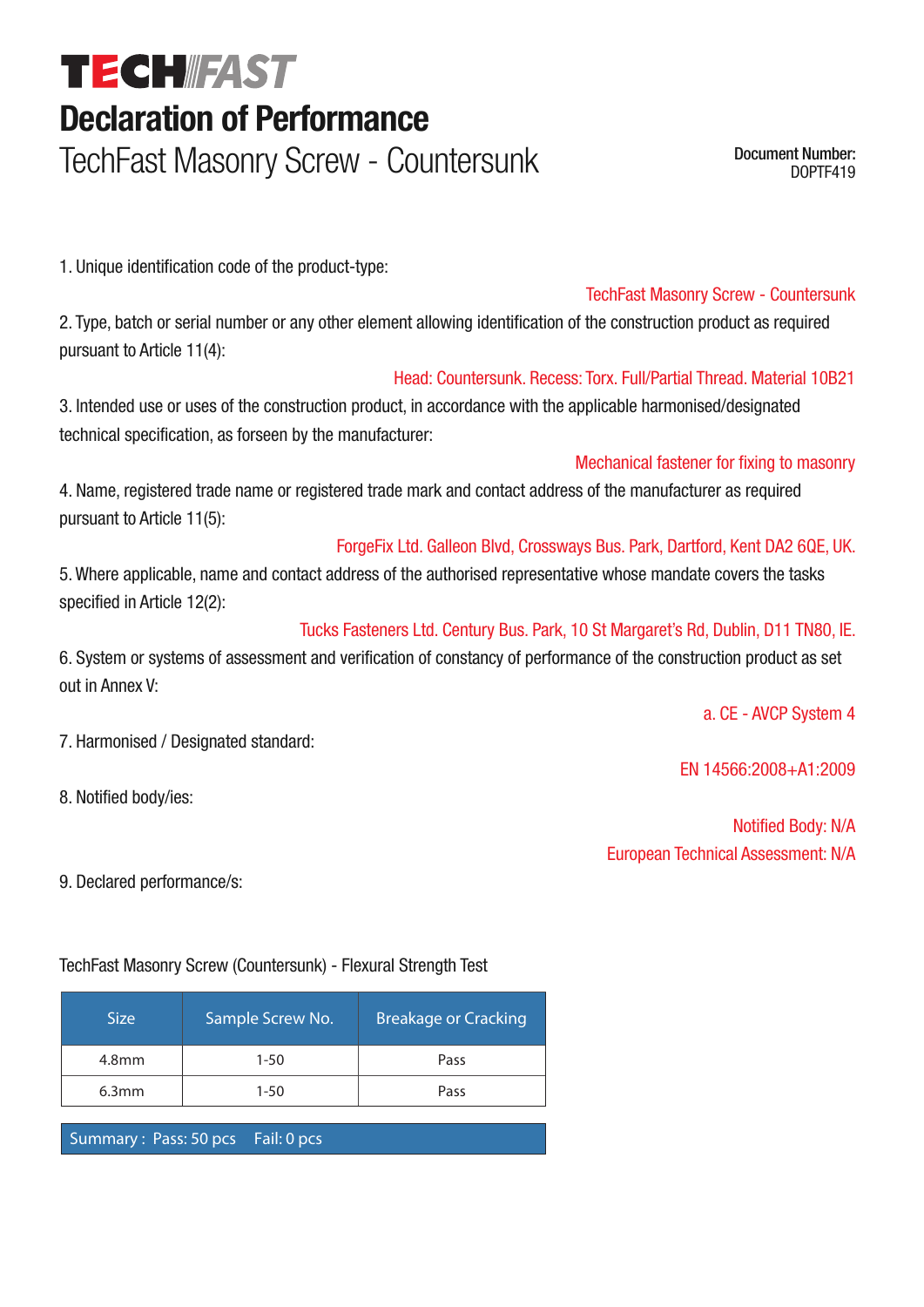# TechFast Masonry Screw (Countersunk) - Withdrawal Test 4.8mm

| No.            | <b>Withdrawal</b><br>Force | No. | Withdrawal<br>Force | No. | Withdrawal<br>Force | <b>No</b> | Withdrawal<br>Force |
|----------------|----------------------------|-----|---------------------|-----|---------------------|-----------|---------------------|
| 1              | 864N                       | 14  | 867N                | 27  | 857N                | 40        | 867N                |
| $\overline{2}$ | 827N                       | 15  | 839N                | 28  | 874N                | 41        | 812N                |
| 3              | 810N                       | 16  | 812N                | 29  | 862N                | 42        | 830N                |
| $\overline{4}$ | 859N                       | 17  | 820N                | 30  | 831N                | 43        | 850N                |
| 5              | 876N                       | 18  | 844N                | 31  | 833N                | 44        | 864N                |
| 6              | 815N                       | 19  | 846N                | 32  | 837N                | 45        | 845N                |
| $\overline{7}$ | 857N                       | 20  | 857N                | 33  | 821N                | 46        | 830N                |
| 8              | 867N                       | 21  | 819N                | 34  | 831N                | 47        | 860N                |
| 9              | 827N                       | 22  | 828N                | 35  | 830N                | 48        | 841N                |
| 10             | 829N                       | 23  | 825N                | 36  | 827N                | 49        | 832N                |
| 11             | 867N                       | 24  | 867N                | 37  | 864N                | 50        | 829N                |
| 12             | 869N                       | 25  | 869N                | 38  | 867N                |           |                     |
| 13             | 870N                       | 26  | 870N                | 39  | 875N                |           |                     |

## Summary : Pass: 50 pcs Fail: 0 pcs T est Result : PASS

## TechFast Masonry Screw (Countersunk) - Withdrawal Test 6.3mm

| No.            | Withdrawal<br>Force | No. | Withdrawal<br>Force | No. | Withdrawal<br>Force | <b>No</b> | Withdrawal<br>Force |
|----------------|---------------------|-----|---------------------|-----|---------------------|-----------|---------------------|
| 1              | 1260N               | 14  | 1150N               | 27  | 1257N               | 40        | 1167N               |
| $\overline{2}$ | 1159N               | 15  | 1240N               | 28  | 1274N               | 41        | 1212N               |
| 3              | 1173N               | 16  | 1245N               | 29  | 1262N               | 42        | 1230N               |
| $\overline{4}$ | 1207N               | 17  | 1180N               | 30  | 1231N               | 43        | 1250N               |
| 5              | 1311N               | 18  | 1191N               | 31  | 1173N               | 44        | 1164N               |
| 6              | 1268N               | 19  | 1220N               | 32  | 1177N               | 45        | 1145N               |
| $\overline{7}$ | 1160N               | 20  | 1225N               | 33  | 1221N               | 46        | 1230N               |
| 8              | 1180N               | 21  | 1278N               | 34  | 1231N               | 47        | 1260N               |
| 9              | 1205N               | 22  | 1168N               | 35  | 1230N               | 48        | 1241N               |
| 10             | 1189N               | 23  | 1158N               | 36  | 1309N               | 49        | 1192N               |
| 11             | 1171N               | 24  | 1160N               | 37  | 1264N               | 50        | 1229N               |
| 12             | 1165N               | 25  | 1278N               | 38  | 1301N               |           |                     |
| 13             | 1259N               | 26  | 1280N               | 39  | 1275N               |           |                     |

Summary : Pass: 50 pcs Fail: 0 pcs Test Result : PASS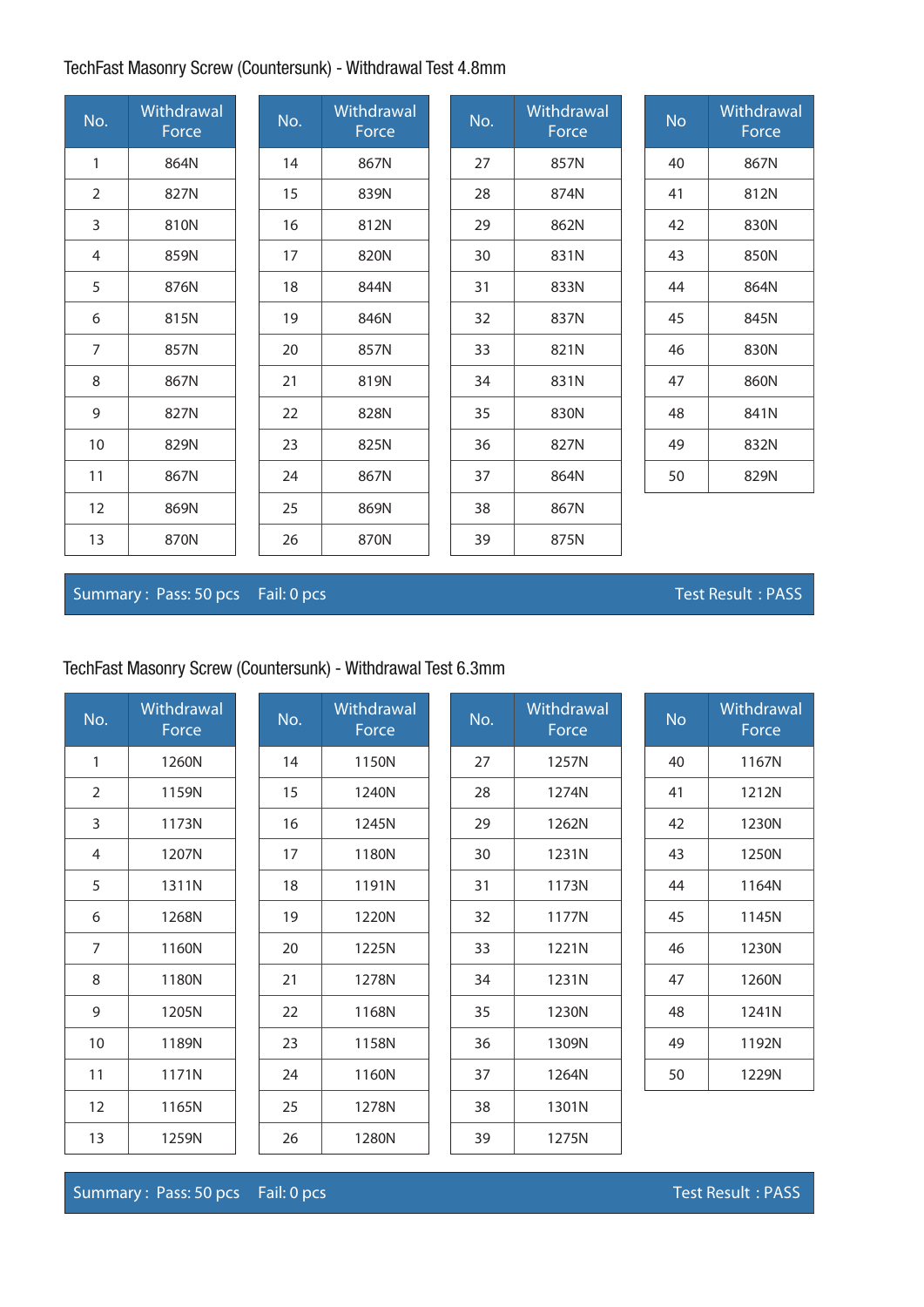## TechFast Masonry Screw (Countersunk) - Length Test (Dimension Measurement) 4.8 x 70mm

| No.            | Length  | No. | Length  | No. | Length  | <b>No</b> | Length  |
|----------------|---------|-----|---------|-----|---------|-----------|---------|
| $\mathbf{1}$   | 70.02mm | 14  | 69.50mm | 27  | 70.53mm | 40        | 69.59mm |
| 2              | 70.68mm | 15  | 69.68mm | 28  | 70.68mm | 41        | 70.68mm |
| 3              | 70.41mm | 16  | 70.05mm | 29  | 69.41mm | 42        | 69.60mm |
| $\overline{4}$ | 70.54mm | 17  | 70.38mm | 30  | 70.54mm | 43        | 69.59mm |
| 5              | 70.62mm | 18  | 70.12mm | 31  | 69.62mm | 44        | 69.66mm |
| 6              | 70.50mm | 19  | 69.64mm | 32  | 69.67mm | 45        | 70.57mm |
| $\overline{7}$ | 70.68mm | 20  | 70.08mm | 33  | 70.89mm | 46        | 70.68mm |
| 8              | 69.53mm | 21  | 69.93mm | 34  | 70.53mm | 47        | 70.73mm |
| 9              | 69.62mm | 22  | 69.62mm | 35  | 70.60mm | 48        | 70.65mm |
| 10             | 69.69mm | 23  | 70.05mm | 36  | 69.69mm | 49        | 70.69mm |
| 11             | 69.67mm | 24  | 70.14mm | 37  | 70.67mm | 50        | 69.67mm |
| 12             | 70.03mm | 25  | 70.08mm | 38  | 70.68mm |           |         |
| 13             | 69.63mm | 26  | 69.63mm | 39  | 70.63mm |           |         |

#### Summary : Pass: 50 pcs Fail: 0 pcs Test Result : PASS

# TechFast Masonry Screw (Countersunk) - Length Test (Dimension Measurement) 6.3 x 70mm

| No. | Length  | No. | Length  | No. | Length  | <b>No</b> | Length              |
|-----|---------|-----|---------|-----|---------|-----------|---------------------|
| 1   | 69.69mm | 14  | 69.55mm | 27  | 70.33mm | 40        | 69.69mm             |
| 2   | 70.66mm | 15  | 69.67mm | 28  | 70.58mm | 41        | 70.78mm             |
| 3   | 70.48mm | 16  | 70.15mm | 29  | 69.44mm | 42        | 69.61mm             |
| 4   | 69.54mm | 17  | 70.48mm | 30  | 70.64mm | 43        | 69.49mm             |
| 5   | 70.62mm | 18  | 70.82mm | 31  | 69.68mm | 44        | 69.68mm             |
| 6   | 70.60mm | 19  | 69.65mm | 32  | 69.67mm | 45        | 70.47 <sub>mm</sub> |
| 7   | 70.69mm | 20  | 70.28mm | 33  | 70.99mm | 46        | 70.78mm             |
| 8   | 69.63mm | 21  | 69.94mm | 34  | 70.55mm | 47        | 70.75mm             |
| 9   | 69.65mm | 22  | 69.67mm | 35  | 70.67mm | 48        | 70.75mm             |
| 10  | 69.70mm | 23  | 70.35mm | 36  | 69.69mm | 49        | 70.69mm             |
| 11  | 69.68mm | 24  | 70.18mm | 37  | 70.68mm | 50        | 69.77mm             |
| 12  | 70.13mm | 25  | 70.18mm | 38  | 70.58mm |           |                     |
| 13  | 69.73mm | 26  | 69.63mm | 39  | 70.53mm |           |                     |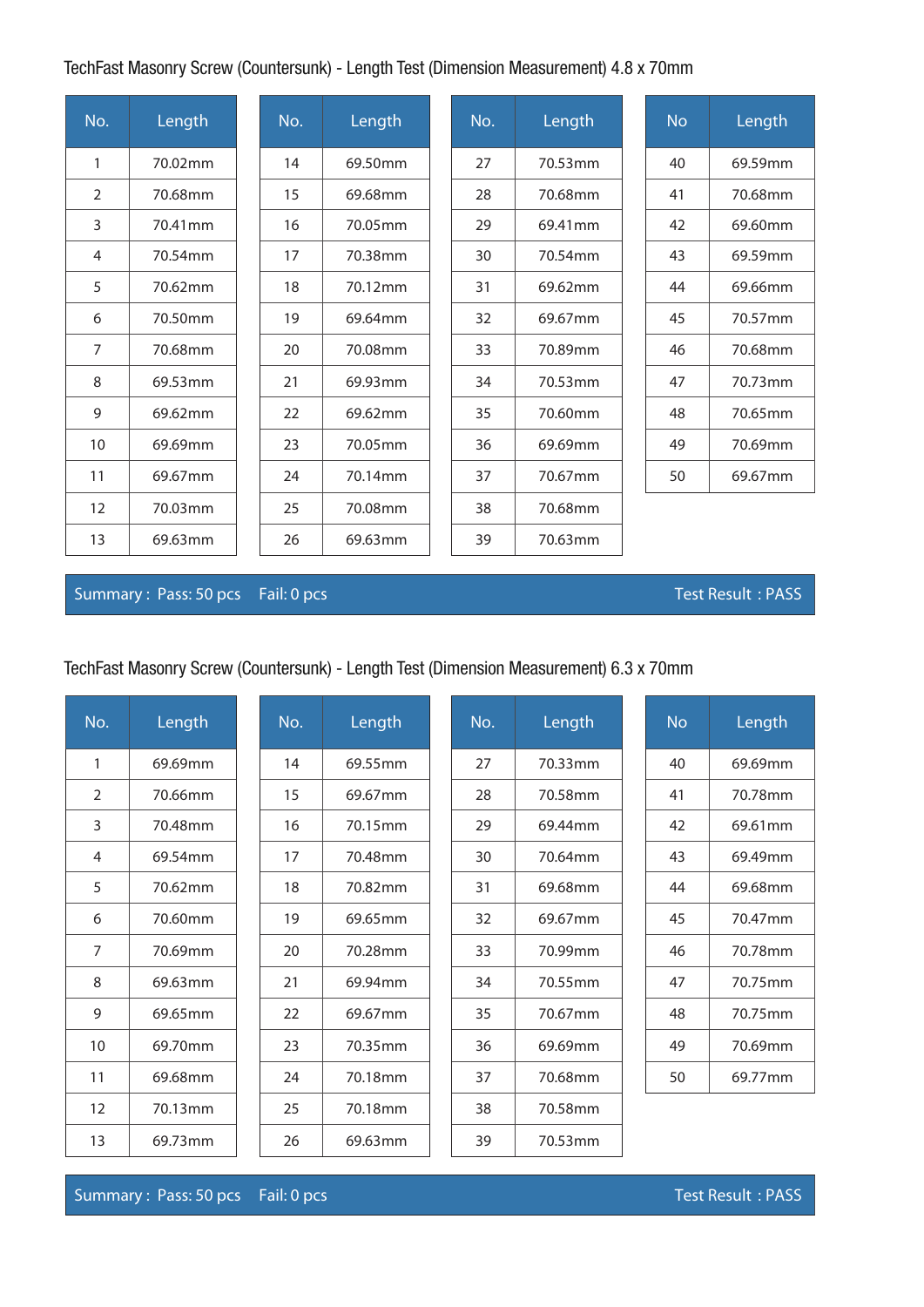# TechFast Masonry Screw (Countersunk) - Hardness Test 4.8mm

| No.            | <b>Hardness</b> | No. | <b>Hardness</b> | No. | <b>Hardness</b> | <b>No</b> | <b>Hardness</b> |
|----------------|-----------------|-----|-----------------|-----|-----------------|-----------|-----------------|
| 1              | 58.9 HRC        | 14  | 58.5 HRC        | 27  | 58.6 HRC        | 40        | 56.8 HRC        |
| 2              | 58.0 HRC        | 15  | 58.3 HRC        | 28  | 58.1 HRC        | 41        | 57.5 HRC        |
| 3              | 58.1 HRC        | 16  | 58.8 HRC        | 29  | 57.5 HRC        | 42        | 57.7 HRC        |
| $\overline{4}$ | 57.6 HRC        | 17  | 58.6 HRC        | 30  | 57.8 HRC        | 43        | 58.9 HRC        |
| 5              | 57.9 HRC        | 18  | 57.9 HRC        | 31  | 57.2 HRC        | 44        | 58.7 HRC        |
| 6              | 57.7 HRC        | 19  | 58.6 HRC        | 32  | 58.2 HRC        | 45        | 59.9 HRC        |
| $\overline{7}$ | 58.6 HRC        | 20  | 57.7 HRC        | 33  | 58.4 HRC        | 46        | 58.9 HRC        |
| 8              | 57.8 HRC        | 21  | 57.8 HRC        | 34  | 58.3 HRC        | 47        | 58.8 HRC        |
| 9              | 58.5 HRC        | 22  | 58.8 HRC        | 35  | 58.8 HRC        | 48        | 58.6 HRC        |
| 10             | 57.3 HRC        | 23  | 58.5 HRC        | 36  | 57.7 HRC        | 49        | 57.8 HRC        |
| 11             | 58.1 HRC        | 24  | 57.9 HRC        | 37  | 57.8 HRC        | 50        | 59.3 HRC        |
| 12             | 58.2 HRC        | 25  | 58.9 HRC        | 38  | 57.1 HRC        |           |                 |
| 13             | 57.5 HRC        | 26  | 57.8 HRC        | 39  | 57.7 HRC        |           |                 |

## Summary : Pass: 50 pcs Fail: 0 pcs Test Result : PASS

# TechFast Masonry Screw (Countersunk) - Hardness Test 6.3mm

| No.            | <b>Hardness</b> | No. | <b>Hardness</b> | No. | <b>Hardness</b> | <b>No</b> | <b>Hardness</b> |
|----------------|-----------------|-----|-----------------|-----|-----------------|-----------|-----------------|
| 1              | 59.9 HRC        | 14  | 58.5 HRC        | 27  | 59.3 HRC        | 40        | 59.6 HRC        |
| 2              | 59.6 HRC        | 15  | 59.6 HRC        | 28  | 59.5 HRC        | 41        | 60.7 HRC        |
| 3              | 59.4 HRC        | 16  | 59.1 HRC        | 29  | 59.4 HRC        | 42        | 59.6 HRC        |
| 4              | 59.5 HRC        | 17  | 59.4 HRC        | 30  | 58.6 HRC        | 43        | 58.4 HRC        |
| 5              | 58.6 HRC        | 18  | 59.8 HRC        | 31  | 59.7 HRC        | 44        | 57.6 HRC        |
| 6              | 59.5 HRC        | 19  | 58.6 HRC        | 32  | 59.6 HRC        | 45        | 59.4 HRC        |
| $\overline{7}$ | 59.4 HRC        | 20  | 59.2 HRC        | 33  | 58.9 HRC        | 46        | 59.8 HRC        |
| 8              | 59.3 HRC        | 21  | 59.9 HRC        | 34  | 60.5 HRC        | 47        | 59.7 HRC        |
| 9              | 59.2 HRC        | 22  | 60.6 HRC        | 35  | 58.6 HRC        | 48        | 58.7 HRC        |
| 10             | 59.8 HRC        | 23  | 59.3 HRC        | 36  | 59.6 HRC        | 49        | 57.6 HRC        |
| 11             | 59.6 HRC        | 24  | 58.1 HRC        | 37  | 59.6 HRC        | 50        | 59.7 HRC        |
| 12             | 59.1 HRC        | 25  | 59.1 HRC        | 38  | 58.5 HRC        |           |                 |
| 13             | 59.7 HRC        | 26  | 58.6 HRC        | 39  | 57.5 HRC        |           |                 |

Summary : Pass: 50 pcs Fail: 0 pcs Test Result : PASS